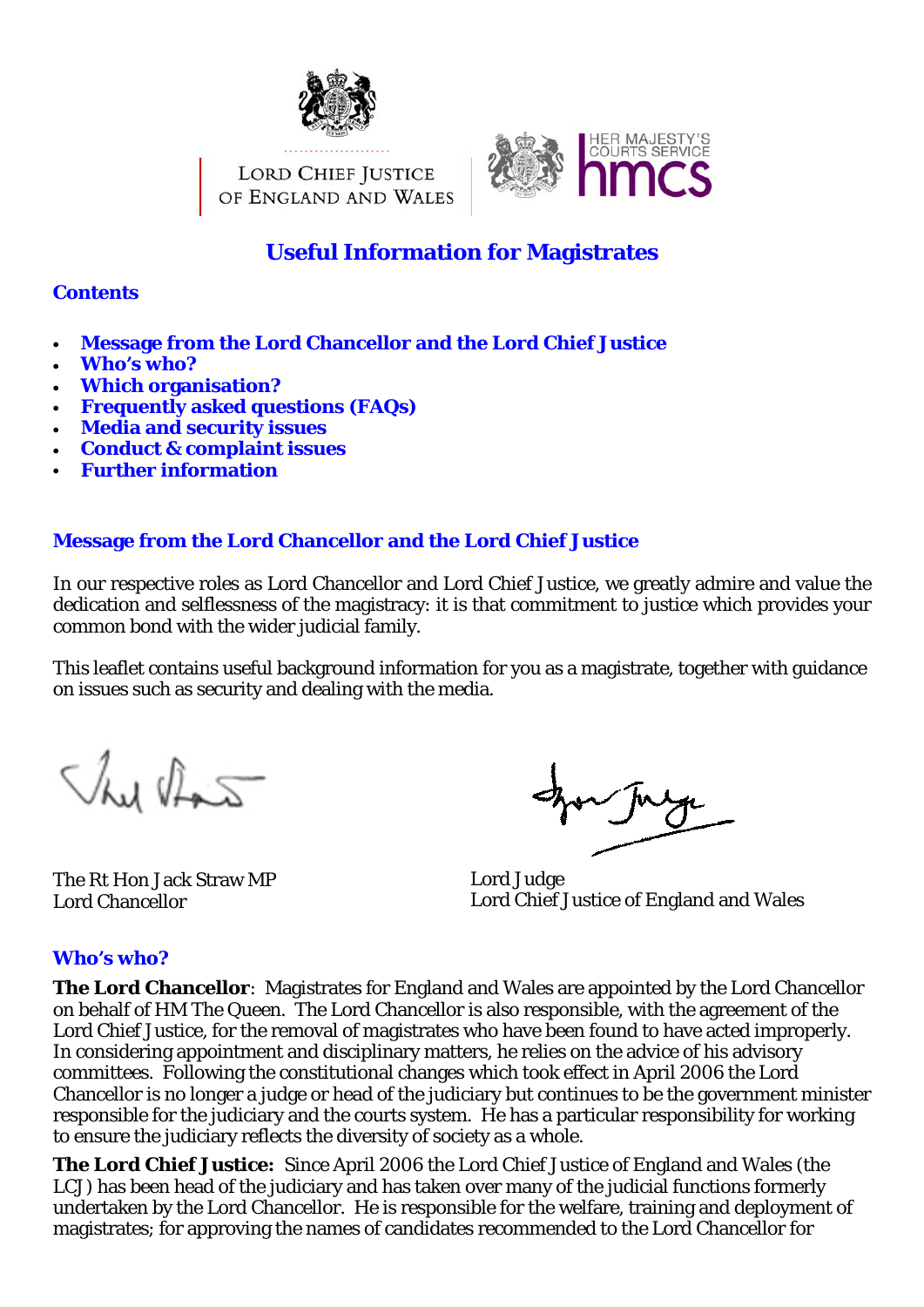appointment; and for disciplinary action, short of removal, where a magistrate has been found to have acted improperly. The Lord Chief Justice is also President of the Magistrates' Association.

**Advisory Committee**: The Lord Chancellor's Advisory Committees are part of a network of committees covering the whole of England and Wales. Your local committee (or one of its subcommittees) will have interviewed and recommended you for appointment. The Committee will deal with requests for transfer or leave of absence and will investigate any disciplinary matters. The work of advisory committees and sub-committees is governed by a set of Directions issued by the Lord Chancellor and a copy should be available at your court.

**Bench**: When you were appointed you will have been assigned to sit in a particular Local Justice Area – more usually known as a 'Bench'.

**Your Bench Chair**: Each Bench has a 'Chair', elected annually by the members of the Bench to act as their leader, representative and spokesperson. The chair also has a pastoral responsibility towards members of their Bench. This is set out in more detail in *The Lord Chief Justice's Directions to Bench Chairmen on Dealing with Pastoral Matters* which is available on the judicial intranet (details of how to sign up for the judicial intranet can also be found at the end of this leaflet). Do not hesitate to approach your Bench Chair on any issues that concern you.

**Your Justices' Clerk**: Each Bench also has a Justices' Clerk who is a barrister or solicitor of five years' standing. They are responsible for all the legal advice magistrates are given and their independence in this role is laid down in statute. Always consult your clerk on matters affecting your duties as a magistrate.

### **Which organisation?**

**The Ministry of Justice (MoJ):** The MoJ supports the Lord Chancellor in the appointment of magistrates and in working to ensure a diverse bench. It is responsible for keeping the Lord Chancellor's Directions to advisory committees up-to-date and for providing committees with advice and training.

**HM Court Service (HMCS)**: HMCS is an executive agency of the MoJ responsible for administering all 650 Crown, county and magistrates' courts in England and Wales. Your local HMCS Area Director is responsible for running the courts in your area.

**Directorate of Judicial Offices (DJO):** The Directorate of Judicial Offices for England and Wales was launched in April 2006 to support the Lord Chief Justice and senior judiciary in their new roles and responsibilities. It incorporates the Judicial Office, the Judicial Communications Office and the Judicial Studies Board.

**Office for Judicial Complaints (OJC):** The OJC was set up in April 2006 to support the Lord Chancellor and the Lord Chief Justice in their new joint responsibilities for judicial complaints and discipline. The Head of the OJC is responsible to both the Lord Chancellor and the Lord Chief Justice.

**The Magistrates' Association:** The Association has more than 28,000 members. It consults, represents and supports magistrates on all issues which affect them in the performance of their duties.

**The National Bench Chairmen's Forum:** The Forum provides a framework in which Bench Chairs can raise issues of mutual concern at national level, share good practice and develop networks*.* 

# **Frequently Asked Questions (FAQs)**

### *'Justice of the Peace' or 'magistrate'?*

The term 'Justice of the Peace' covers both magistrates, like yourself, and District Judges who sit in a magistrates' court. Magistrates are appointed by the Lord Chancellor under Section 10 of the Courts Act 2003; and the Act refers to them by the term 'lay justices'. However, this is really only a way of distinguishing them from District Judges (Magistrates' Courts). Nowadays we avoid using the term 'lay' as it fails to convey the conscientious and professional attitude of the magistracy.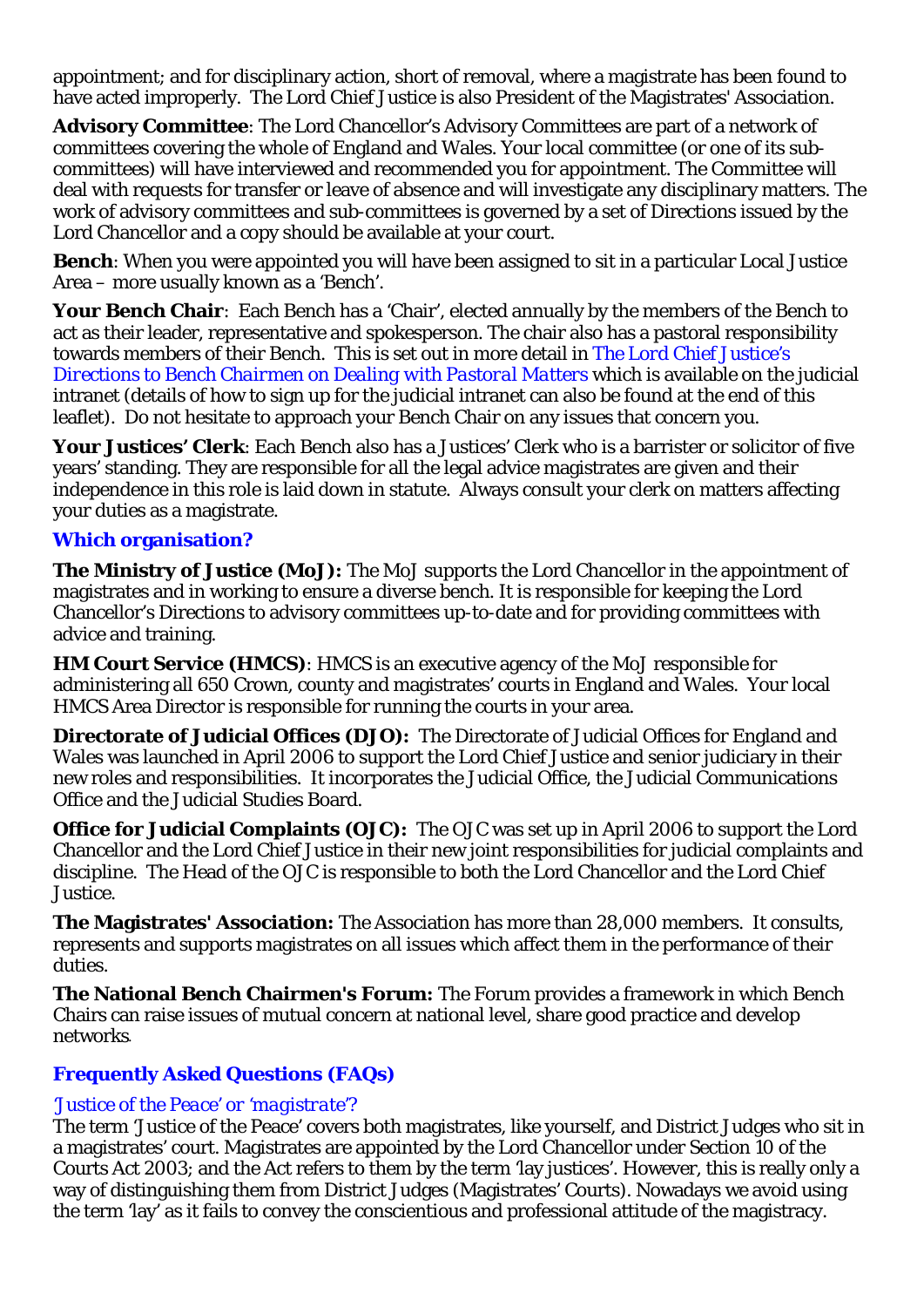#### *When may I use the initials 'JP'?*

The initials may be used on private and business letterheads etc in the same way as academic or professional qualifications. But you should always be alert to how references to your status might reasonably be perceived by other people. Any attempt to misuse the status to gain personal benefit could be regarded as misconduct. If in doubt, consult your Justices' Clerk.

#### *Are there some cases I shouldn't sit on?*

Members of the public must be confident that magistrates are impartial and independent. If you know that your impartiality or independence is compromised in a particular case you must withdraw at once. You should also withdraw if there is a real risk that an objective person might consider your impartiality or independence compromised.

You should not sit on any case involving a friend or relative, your employer or someone else with whom you or a family member has dealings. Nor should you hear any case which you already know something about or which touches upon an activity in which you are involved. This includes cases which affect your financial interests or those of a friend or relative.

You may already be aware of some factors which might limit the cases you can hear – e.g. if you work for a local authority or government department you must not sit on any cases to which they are a party – and your Justices' Clerk should have discussed these with you when you were appointed. Others may arise in court on the day. If you are in any doubt, be cautious and ask your Justices' Clerk for advice.

### *What should I do if I don't agree with a law that has been passed?*

All magistrates are required to obey the law and to enforce any law that is enacted. If you were to break any relevant law enacted by Parliament, or to refuse to enforce it, this would be likely to constitute conduct incompatible with the requirements of your office. If you believe you cannot enforce any relevant law, then you must immediately inform your Justices' Clerk.

It is also important that magistrates maintain the dignity, standing and good reputation of the magistracy at all times. Those found to have brought the magistracy into disrepute are liable to disciplinary action. Before deciding to express in public your personal views on any sensitive or controversial issue, you must consider carefully how your position might be perceived by those who come before you in court, and the implications it might have for wider public confidence in the administration of justice.

#### *Who is responsible for my training?*

The Magistrates' Area Training Committee (MATC) has the responsibility of planning and overseeing the delivery of training in your area. The MATC co-ordinates the activities of the Bench Training and Development Committee (BTDC) which is responsible for identifying training needs and overseeing the mentor and appraisal schemes for your Bench.

The Judicial Studies Board (JSB) manages and organises magistrate training on behalf of the Lord Chief Justice, who has statutory responsibility. The JSB develops training materials to support the syllabus outlined in the Magistrates' National Training Initiative (MNTI 2) and to address major legislative change. Training is usually delivered locally by a Justices' Clerk or a legal adviser from their team.

Full details of the training you will receive are contained in the MNTI 2 Induction Pack which you will receive at the start of your training.

### *What can I tell others about my work as a magistrate?*

There is no reason why you shouldn't discuss the work of the court in general terms, especially as this helps promote a greater understanding of the magistracy and might encourage other people to apply. However, a great deal of the work you will be involved in will be of a confidential nature.

You should *never* discuss individual cases, past or present, or reveal information to which you had privileged access (such as the views expressed in retiring room discussions). You should also be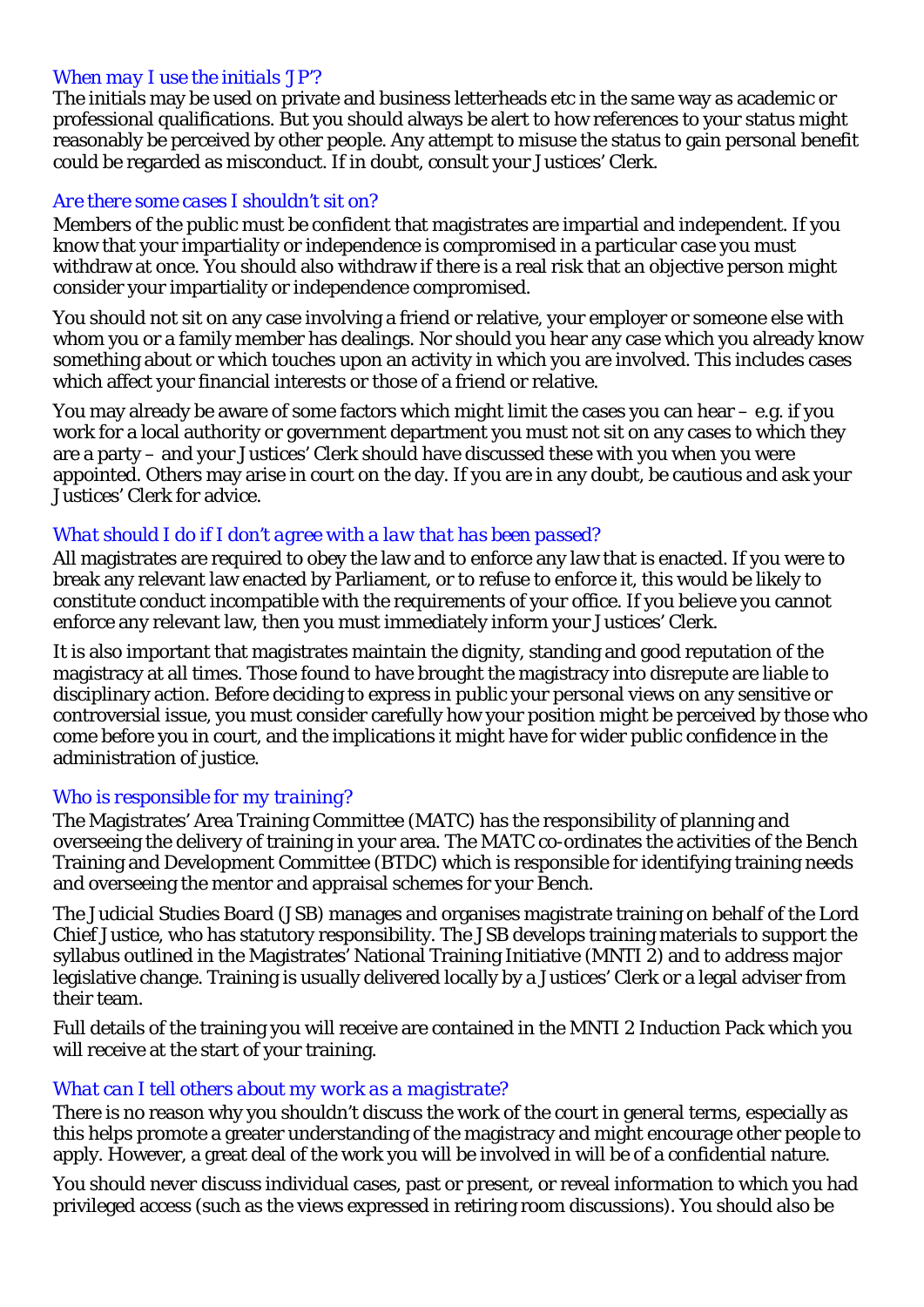alert to the danger of doing anything which might bring the magistracy into disrepute or seriously compromise your impartiality.

### *How should I dress for court?*

You should dress in a way that reflects the dignity of the court and does not draw undue attention to yourself as an individual (subject in most circumstances to any style of dress dictated by your ethnic or religious background). You must not wear anything which might suggest to a reasonable onlooker in court that you have any affiliations or sympathies which would make you prejudiced in relation to the outcome of a particular case, and you should generally avoid wearing anything in court that bears the insignia of a particular organisation or club, in order not to give any impression of bias.

# *What should I do if I am having difficulty finding the time to sit?*

Magistrates are required to sit a minimum of 26 half-days a year. If you think you will have difficulty achieving this target, then speak to your Bench Chair and Justices' Clerk. Your Bench Chair may be able to offer you leave of absence to deal with a short term difficulty, or your Justices' Clerk may be able to re-arrange your sittings to times which are more convenient. If necessary, they can ask the Advisory Committee for help - e.g. by contacting your employer on your behalf.

### *I have a disability. What is available to enable me to discharge my duties?*

The Lord Chancellor and Lord Chief Justice welcome magistrates with a disability who are able, either unassisted or with the benefit of such adjustments to court premises or working/sittings arrangements as it is reasonable and practicable for Her Majesty's Court Service to make in accordance with the Disability Discrimination Acts 1995 & 2005, to carry out the range of magisterial duties. This includes people who are sight-impaired or hearing-impaired. If you need advice or guidance, speak to your Justices' Clerk and Bench Chair who will discuss your needs with reference to the Ministry of Justice's '*Reasonable Adjustments Policy for Judicial Office Holders'* and its Departmental Disability Adviser.

### *I am involved in court proceedings. Can I continue to sit?*

This is something you should discuss with your Bench Chair. An important part of their pastoral role is to give advice to magistrates who have become involved in court proceedings of any kind (including divorce proceedings). The chair will advise you on whether or not you should continue to sit until the proceedings have been resolved, or whether you should stand down from hearing certain types of cases. If you're going through a divorce, for example, it doesn't necessarily follow that you can't sit. But this is likely to be a stressful time and you might want the space. In any event, circumstances vary widely; in some cases there might be doubts about whether you can maintain the necessary appearance of impartiality.

### *Can I be summoned for Jury Service?*

Yes. The Criminal Justice Act 2004 changed the rules on jury service and magistrates and other judicial office holders are now eligible. You will only be excused in extreme circumstances. At the Summoning Officer's discretion, however, you can be deferred to a more appropriate time or transferred to a different Crown Court centre from the one to which you commit cases.

As a magistrate you are already performing a public service within the criminal justice system and this is fully appreciated. However, jury service will not count towards your sittings as a magistrate. If you are facing difficulties with your employer you can apply to the Advisory Committee for leave of absence of up to 12 months.

When you serve on a jury you do so as a private citizen. It would not be appropriate for the Lord Chief Justice to issue guidance as to how you should conduct yourself. However, he hopes the following observations might be helpful:

- Like everyone else, alert the jury bailiff if you know someone involved in the trial, including the judge and legal representatives.
- It is for you to decide if, and when, you tell fellow members of the jury that you are a magistrate. But don't conceal the fact if asked.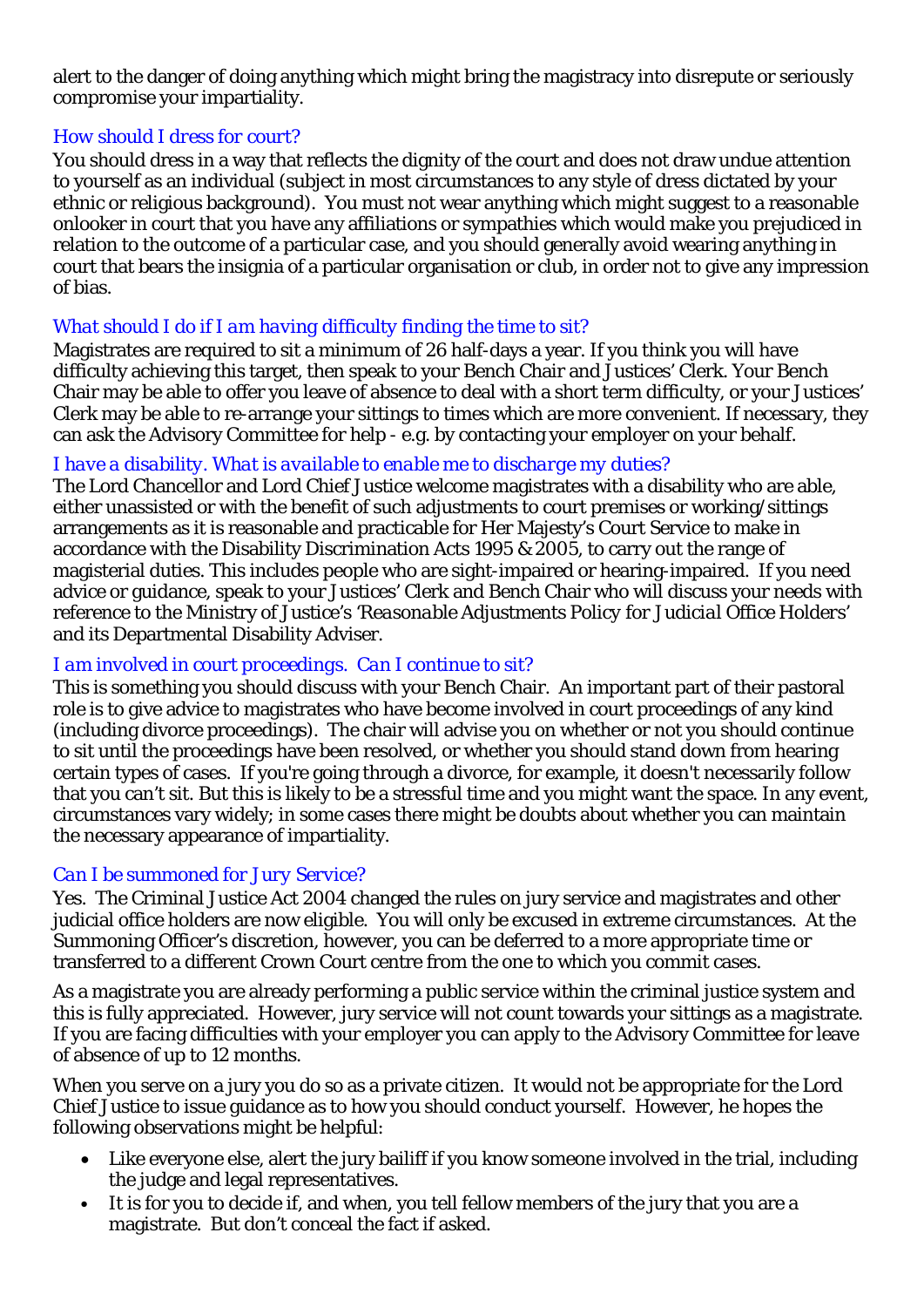- Expect to be treated as an equal member of the jury. You might suggest a structure to the deliberations but don't assume you should be elected foreman.
- Ask relevant questions. But avoid the temptation to correct guidance given in open court that you think is inaccurate.
- Once you have sat as a juror you must have nothing more to do with the case, or any connected case, in your judicial capacity.

# **Media and security issues**

# *What should I do if the media wants to speak to me?*

The Judicial Communications Office (JCO) has produced *A Media Guide for Magistrates*, a publication in electronic format which is available on the judicial intranet (details of how to sign up for the judicial intranet can also be found at the end of this leaflet).

Reporters have a legitimate interest in the workings of the court and can play an important role in opening up the criminal justice system to the general public. Typically this might involve the local newspaper publishing an account of the court's proceedings, possibly including your name in the article. The media can also help to raise the profile of the magistracy and encourage others to apply. This will usually be done through your Bench Chair or Advisory Committee.

As a general rule:

- Always take advice from your Justices' Clerk.
- If you are speaking to the press, avoid making public statements (in any capacity) which might cast any doubt on your impartiality. Above all, avoid any involvement, either direct or indirect, in politically controversial issues
- Never comment in public about the decision in a particular case
- Think very carefully about how your position as a magistrate fits into any interview you give – even when you're giving it in another capacity
- If you are giving an interview in a private capacity to an interviewer who knows that you are a magistrate, always insist they don't refer to you as a magistrate and make sure they are 100% aware that you don't represent the views of the magistracy.

Before giving an interview find out:

- The line of questioning always obtain interview subject areas in advance. If this is not forthcoming then you can always decline
- For print media how the interview will be used (e.g. in a particular feature or stand-alone), how long it will last and if they intend to use a photograph
- For television and radio the type of programme and its approach (e.g. is it a news item or a documentary?); who else will be appearing; who will be interviewing you; how long the interview will last; and the type of interview and how it will be conducted.

Very occasionally, magistrates involved in a high-profile case are approached direct, sometimes at their home or workplace. This is extremely rare, so don't worry unduly. But again, if it does happen always speak to your Justices' Clerk, who will contact the JCO on your behalf. Or you can contact the JCO yourself (contact details are at the end of this leaflet).

Always remember:

- Anything you say to a journalist is on the record and likely to be reported. You can ask for, and check any direct quote the press intend to use.
- You don't have to agree to an interview straight away (or at all). You should speak to your Justices' Clerk and Bench Chair first
- Although unpleasant, adverse media interest is usually short-lived. It is sometimes better to let the story blow over than intervene in a way likely to keep it going
- If you are unhappy with media coverage (where it is misleading, untruthful or if the coverage criticises you personally) you may want to let the interest die down, but you may also want to refute any allegations made.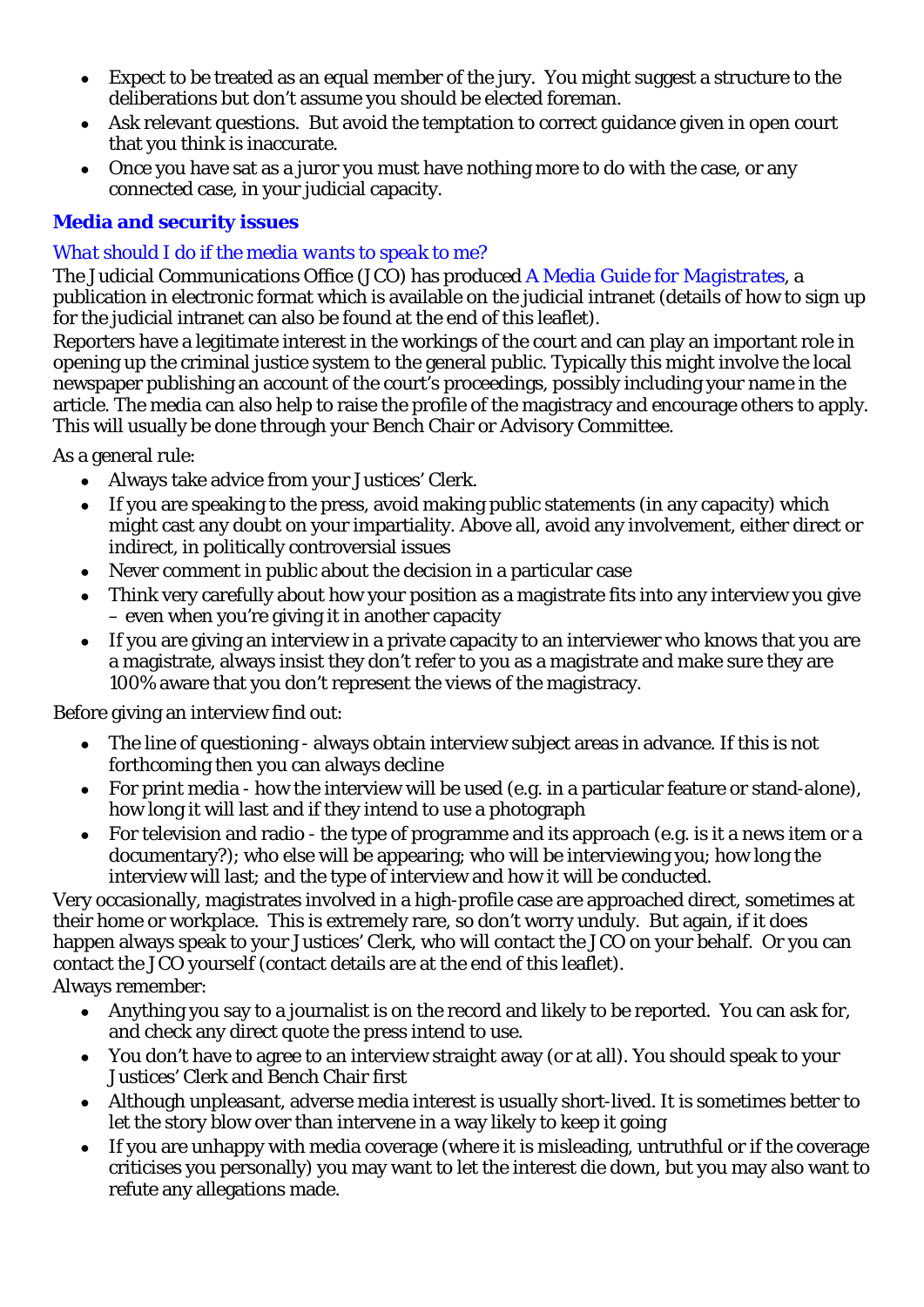The JCO and your Justices' Clerk and Bench Chair are there to advise you and offer support. The JCO is used to dealing with the media. Although their advice will vary depending upon the circumstances, in general they can advise you on what to say, and can offer to act as a spokesperson. They can also make representations on your behalf, particularly where there have been significant reporting inaccuracies.

On very rare occasions the media have tried to gain access to a magistrate at their home (usually after an unsuccessful attempt to interview them at the court). This can be very unsettling. However, you can do the following:

- Avoid answering the door, even to say "no comment" as you might still be photographed
- Avoid making a scene as this will add to the journalist's story
- Get a friend or relative to run errands
- Use an answer phone to screen incoming calls
- If you need to go outside, adopt a calm, polite attitude and don't get tempted into a rash comment.

# *What should I do if I am worried about my personal security?*

If a reporter or photographer is on the pavement, they are not breaking the law. However, if you have concerns about your personal security, you should follow the advice below. Any magistrate who feels they are in immediate danger should always call the police using the 999 system. If you have any other concerns alert your Justices' Clerk. You can also contact HMCS Security and Safety Branch (whose number is shown below) who will be able to advise you on personal safety.

# **Conduct & Complaint issues**

### *Do I need to tell my Justices' Clerk that I have received a speeding ticket?*

Yes, in certain circumstances. The reporting requirements are now as follows:

- Road Traffic offences need only be reported if on conviction:
	- $\triangleright$  any period of disqualification from holding or obtaining a driving licence is imposed, or
	- $\triangleright$  six penalty points or more are ordered to be endorsed on the licence, or
	- $\triangleright$  if a lesser number of points are ordered to be endorsed, the total points then endorsed on the licence exceeds six.
- Speed awareness courses, penalty charge notices for parking etc and fixed penalty notices for matters such as littering need not be reported.
- Penalty notices for disorder must be reported, given the public order element, as must cannabis warnings, given the involvement of drugs.
- Anti Social Behaviour Orders must be reported, including those imposed in civil proceedings.
- All forms of formal recorded caution (i.e. those given by the police on an admission of guilt of the offence being cautioned) must be reported.

Judicial office holders should judge out of court disposals and any new penalty alongside this framework in determining whether or not any other matter needs to be reported. You should ask your Justice's Clerk for advice.

# *What else do I need to tell the Justices' Clerk?*

A full list of matters which you must report to your Bench Chair and Justices' Clerk is set out in the Declaration and Undertaking you signed on appointment. This includes any impending criminal or civil proceedings in which you or a close relative becomes involved (including as a victim or a witness). You should also report the progress and outcome of those proceedings. Your Justices' Clerk will also need to be informed of any changes to your personal circumstances, such as a change of address or employer. This is relevant for administrative reasons, but also because such changes might affect your ability to sit as a magistrate, or your ability to sit in certain cases or areas. Failure to abide by the Declaration and Undertaking or to notify your Justices' Clerk of changes to your personal circumstances could result in disciplinary action.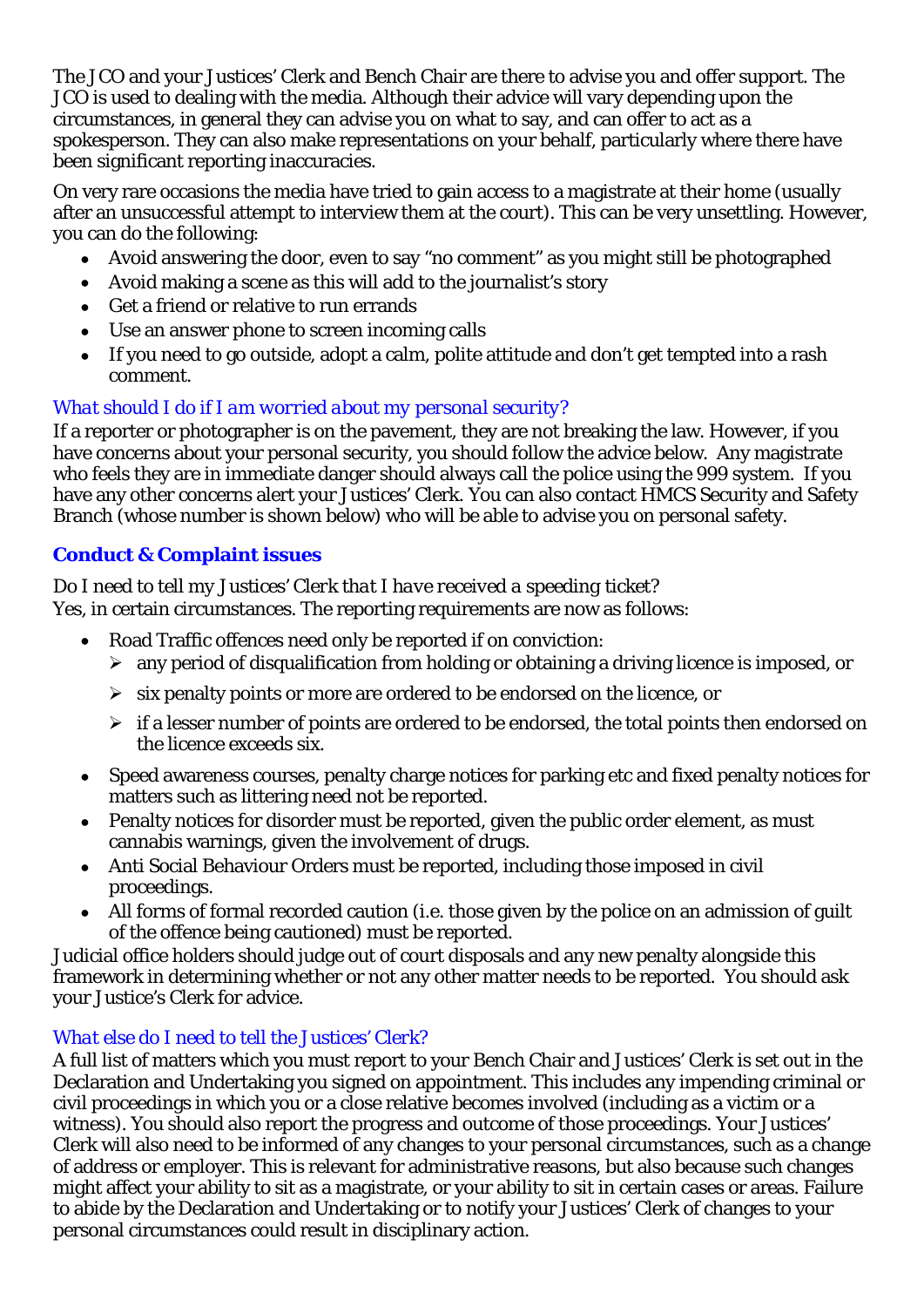#### *What should I do if a complaint is made against me?*

The procedures for handling complaints are set out in *The Complaints (Magistrates) Rules 2008* available at your court and on the OJC website listed at the end of this leaflet. (You will be given a copy of this document if you are the subject of a complaint). The Lord Chancellor and the Lord Chief Justice cannot investigate complaints about your judicial decisions but can look into complaints about your personal conduct. Only the Lord Chancellor, with the agreement of the Lord Chief Justice, has power to take disciplinary action against a magistrate and complaints are investigated on his behalf by the local advisory committee. The Lord Chancellor and the Lord Chief Justice expect that they will be handled expeditiously, sensitively, impartially and with full regard to magistrates' judicial independence.

#### *What should I do if I think I am being treated unfairly?*

You should first speak to your Bench Chair or one of their deputies and to your Justices' Clerk. If they are not able to resolve the problem locally they should contact Magistrates Branch at the Judicial Office for advice about handling grievances.

### **Further Information**

#### *Where do I go for further advice?*

Always consult your Justices' Clerk and Bench Chair.

In addition, we recommend you:

- register for the judicial intranet website, monthly newsletter (Benchmark) and weekly email alert, by signing up via <http://benchmark.sut1.co.uk/join/>. These services provide a central resource containing information relevant to magistrates, as well as an opportunity to stay in touch with high level developments affecting the justice system"
- look at a copy of the Lord Chancellor's Directions to Advisory Committees. They contain detailed information about eligibility, transfers, leave of absence and attendance, as well as information on conduct issues and matters of independence and impartiality. Copies are available at your court and from the Secretary to the Advisory Committee. You are advised to familiarise yourself with their contents;
- contact your HMCS Area or Regional Director's office;
- get in touch with your local representative of the Magistrates' Association.

You may find it helpful to obtain their contact details from your Justices' Clerk and write them in the spaces below.

#### *Useful contact numbers*

Justices' Clerk:

Bench Chair:

Advisory Committee:

Area / Regional Director's office:

Judicial Communications Office – media enquiries: 020 7073 4852 (out of hours: 07659 550652)

Judicial Communications Office – web/newsletter issues: 020 7073 4857

To sign up for the Judicial Intranet: http://benchmark.sut1.co.uk/join/

HMCS Security and Safety: 020 7340 6653/4

Magistrates' Association: General enquiries: 020 7387 2353

Local representative:

#### *Useful websites*

[http://www.judiciary.gov.uk](http://www.judiciary.gov.uk/) 

[http://www.judicialcomplaints.gov.uk](http://www.judicialcomplaints.gov.uk/)